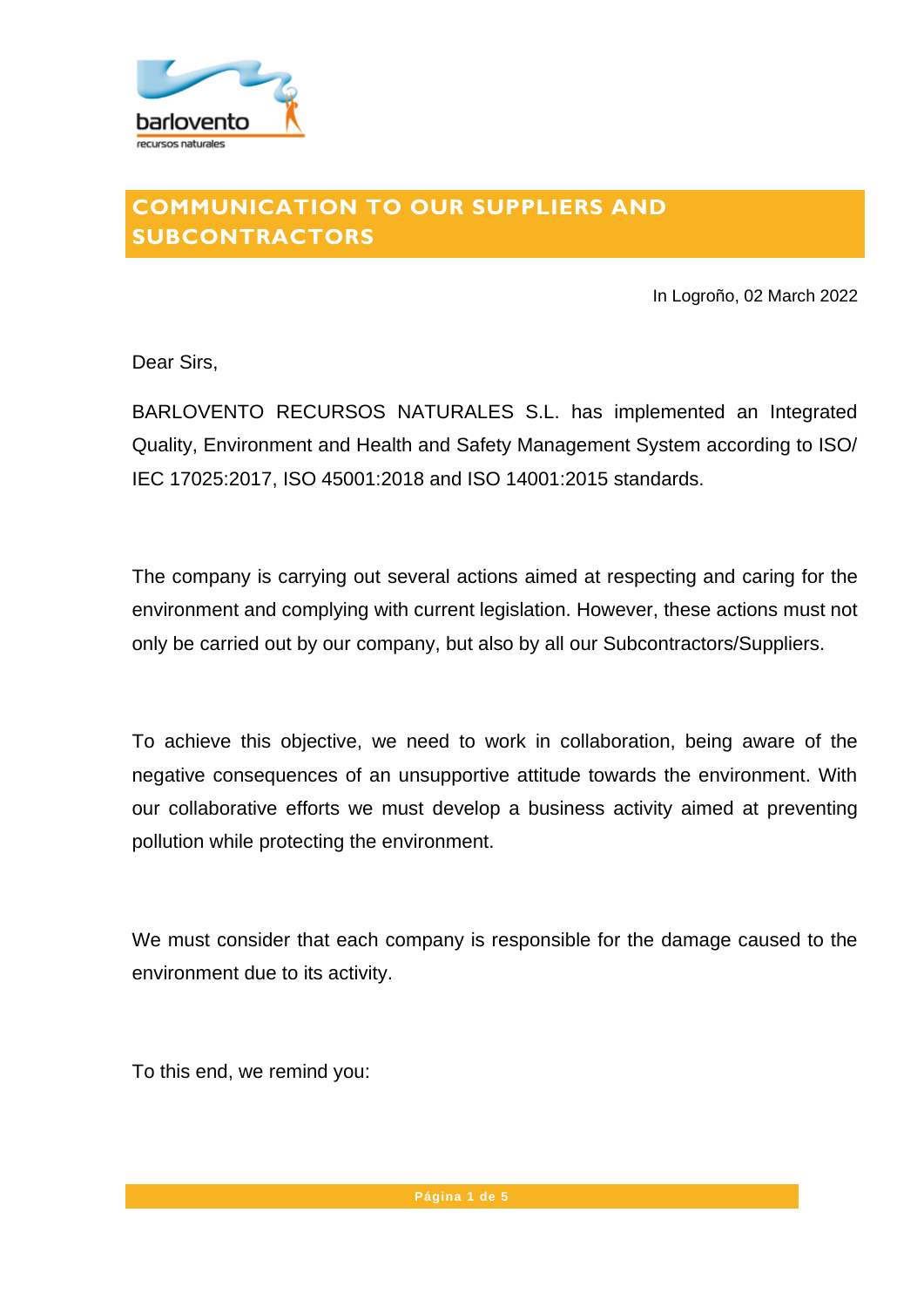

## OBLIGATIONS TO CONSIDER BY OUR SUPPLIERS/SUBCONTRACTORS:

## **ENVIRONMENTAL**

**TOXIC AND HAZARDOUS WASTE MANAGEMENT:** - Hazardous waste will always be separated from non-hazardous waste and, when possible, waste that can be recovered.

- Be registered as a Hazardous Waste Producer.

- Separate, package, label, and store Hazardous Waste properly.

- Deliver the Hazardous Waste to an authorized waste manager, filling in the required records and verifying the transport registration number.

- Keep a record of the produced and managed Hazardous Waste.

- Carry out oil changes in paved or conditioned areas and take all necessary actions to avoid spillage. In this case, use suitable absorbent material and manage it as Hazardous Waste.

- Dump contaminated packaging in specific containers.

- Ensure that they are not dumped into the sewage system.

**WASTE MANAGEMENT: COMPARABLE TO SOLID URBAN WASTE:** -Deposit Urban Solid Waste in specific containers.

#### **VEHICLE NOISE AND GASES:**

- Comply with the requirements established for noise control (timetable compliance).

- Pass the corresponding Vehicle Technical Inspections.

- In the event of noise levels above the allowed levels, checks by an Authorized Control Body.

- Verify compliance with the vehicle maintenance plan.

- Adapt the power of the machine to the work to be carried out.

**Página 2 de 5**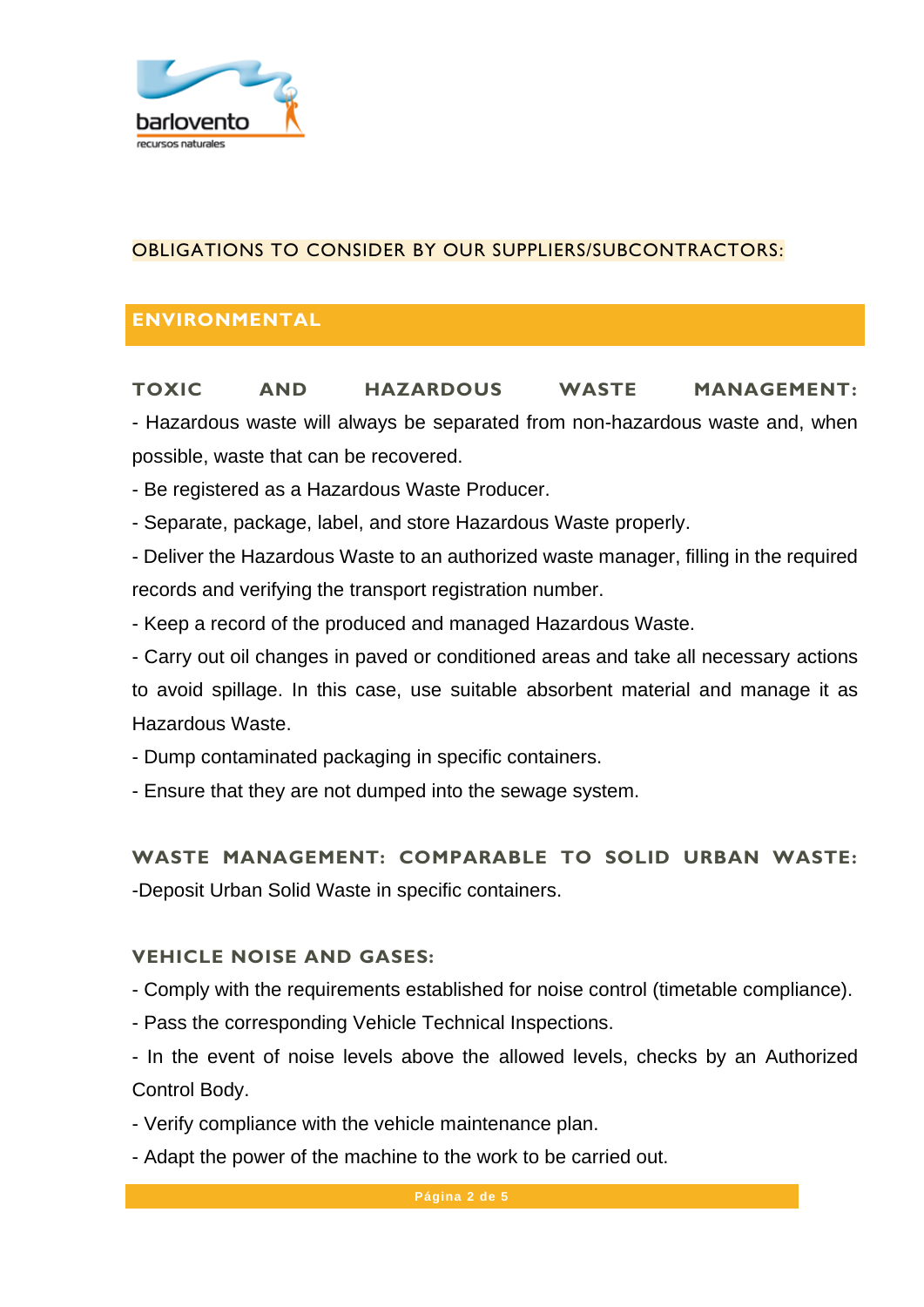

- Limit vehicles speed.
- Correctly adjust engines and mufflers (if applicable).
- Switch off machinery that is not going to be used within 15 minutes.

#### **OTHERS:**

- Avoid wasting water and energy.
- Be aware of the applicable regulations.
- Do not dump any substance in places not intended for this purpose.
- Occupy public spaces as little as possible.

- Compliance with applicable environmental legislation and any other legal requirements subscribed to.

**IN CASE OF SUBCONTRACTING SOME ACTIVITIES:** - Communicate to subcontractors the obligation to comply with the requirements specified in this charter.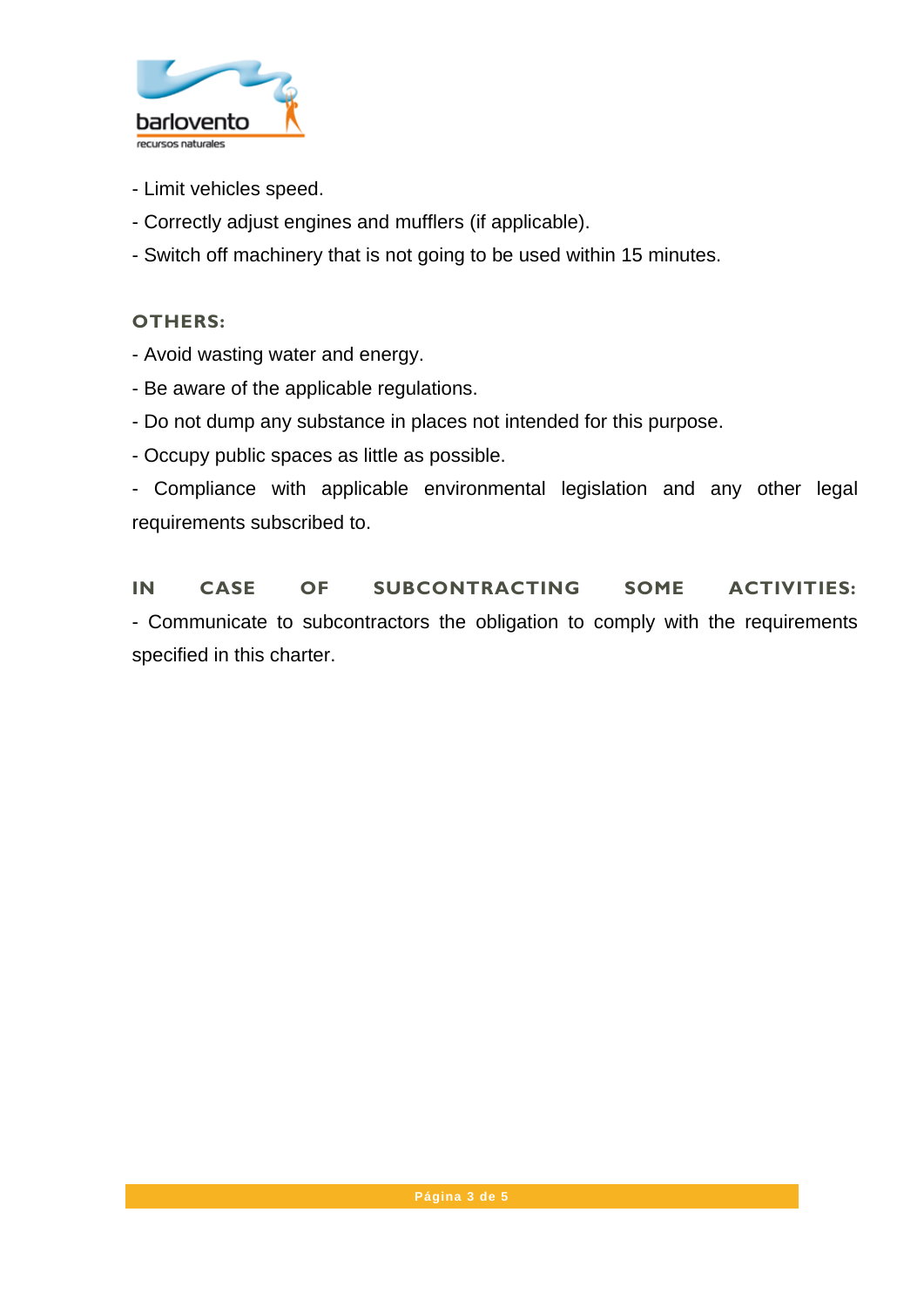

## **HEALTH AND SAFETY AT WORK**

#### **LEGISLATION:**

- Compliance with the Coordination of business activities in accordance with the provisions of Royal Decree 171/2004 of 30 January.

- Compliance with RD 1627/97, which establishes minimum health and safety regulations for construction works.

- Compliance with applicable prevention legislation and any other legal requirements subscribed to.

#### **DOCUMENTATION:**

- Complete and hand over the requested documentation related to the company, employees, and machinery at the start of work on site.

- Train and inform employees on health and safety at work and to avoid any risk while carrying out their tasks.

- Encourage Consultation and Participation of workers.

#### **PERSONAL PROTECTIVE EQUIPMENT:**

- Correct use of the established Personal Protective Equipment.
- Review of Personal Protective Equipment to confirm its correct condition.

#### **ACCIDENTS/INCIDENTS:**

- Make every effort to prevent accidents and incidents at work.
- In the event of an accident/incident, report the event and carry out an analysis of the causes of the accident/incident.

# **IN CASE OF SUBCONTRACTING SOME ACTIVITIES:**

- Inform subcontractors of the obligation to comply with the requirements specified in this charter.